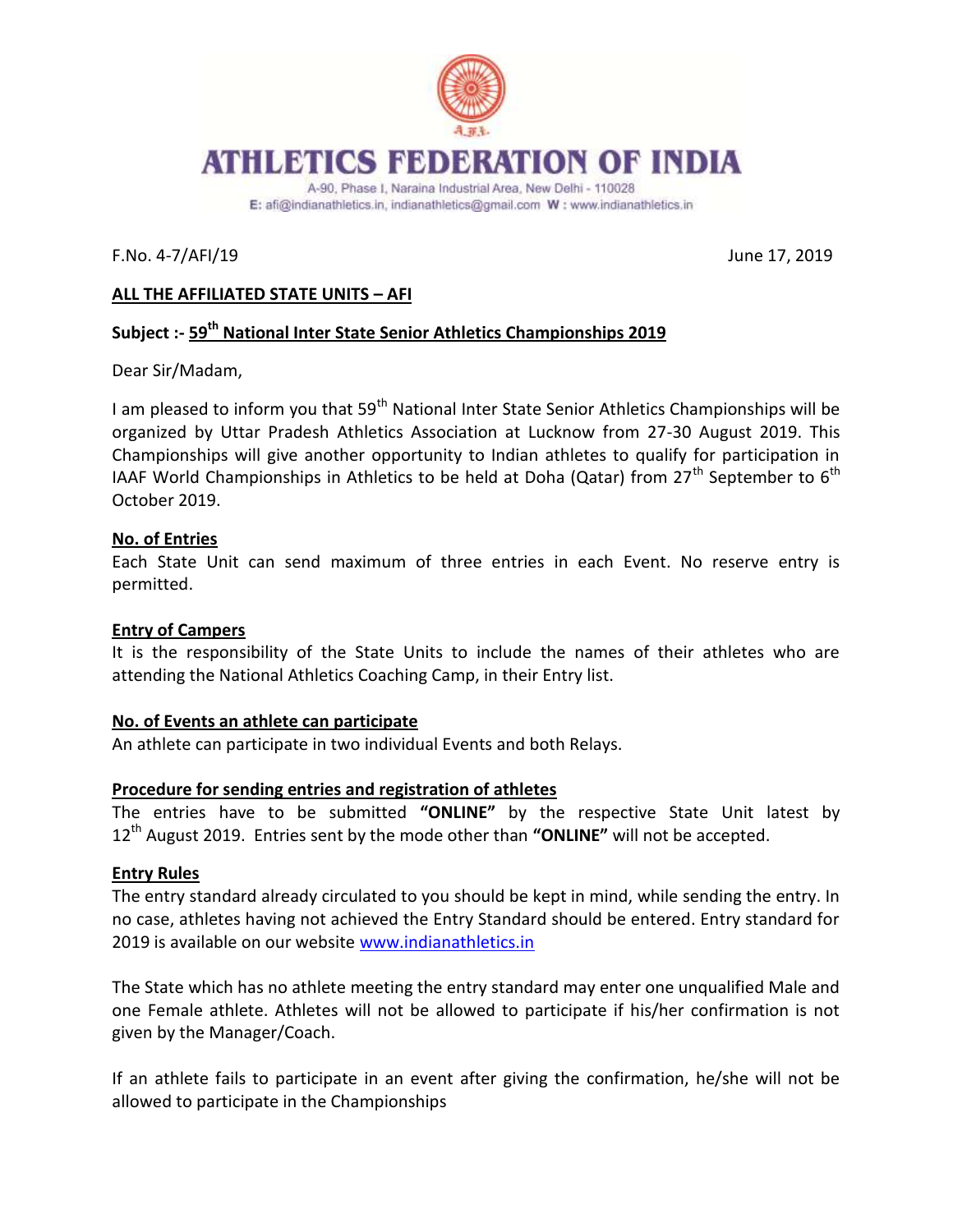**Entry Fee -** Entry Fee of Rs. 250/-per event per athlete will have to be paid alongwith entry.

### **REGISTRATION OF ATHLETES**

It may please be noted that all athletes who want to participate, are required to register themselves with the Federation. After registration, UID will be generated for them by AFI. The State Units will be able to send the entry only on completion of these formalities. The detailed guidelines for making the entry are being sent to all Affiliated Units separately very soon and the same will also be put on AFI Website.

## **Quota for free accommodation**

The details of quota allotted to various States/UTs for the purpose of providing free accommodation to the athletes by the host State is enclosed. Arrangement for accommodation for extra athlete (s) will have to be made by the concerned Unit/Athlete (s).

#### **March Past**

It is mandatory for all athletes to participate in March Past. Defaulting athletes will not be allowed to participate in the Championships.

Managers/Coaches must bring the State Flag for March Past. Managers should attend the Managers' Meeting at the venue and time as intimated by the organizers.

### **Dope Test**

Dope Tests will be conducted by NADA during the Championships . **It may be ensured that the athletes who stand debarred due to dope are not included in the Entry List.** 

#### **Call Room**

Athletes are required to report in the Call Room. Any athlete reporting directly at the Competition Area will not be allowed to participate.

#### **Victory Ceremony**

Managers/Coaches should ensure that their athletes report for Victory Ceremony immediately after the announcement is made in this regard. Medals may not be given to athletes, who do not report for Victory Ceremony.

**Equipment** – IAAF/ AFI approved equipment will only be used during the Championships.

**Best Athlete** – Best athlete will be selected on 'Points Basis' referring to IAAF/AFI- All Events Scoring Table.

### **Team Championships**

The Championships will be worked out on 'Points Basis' for 1-6 positions i.e. 7,5,4,3,2,1.